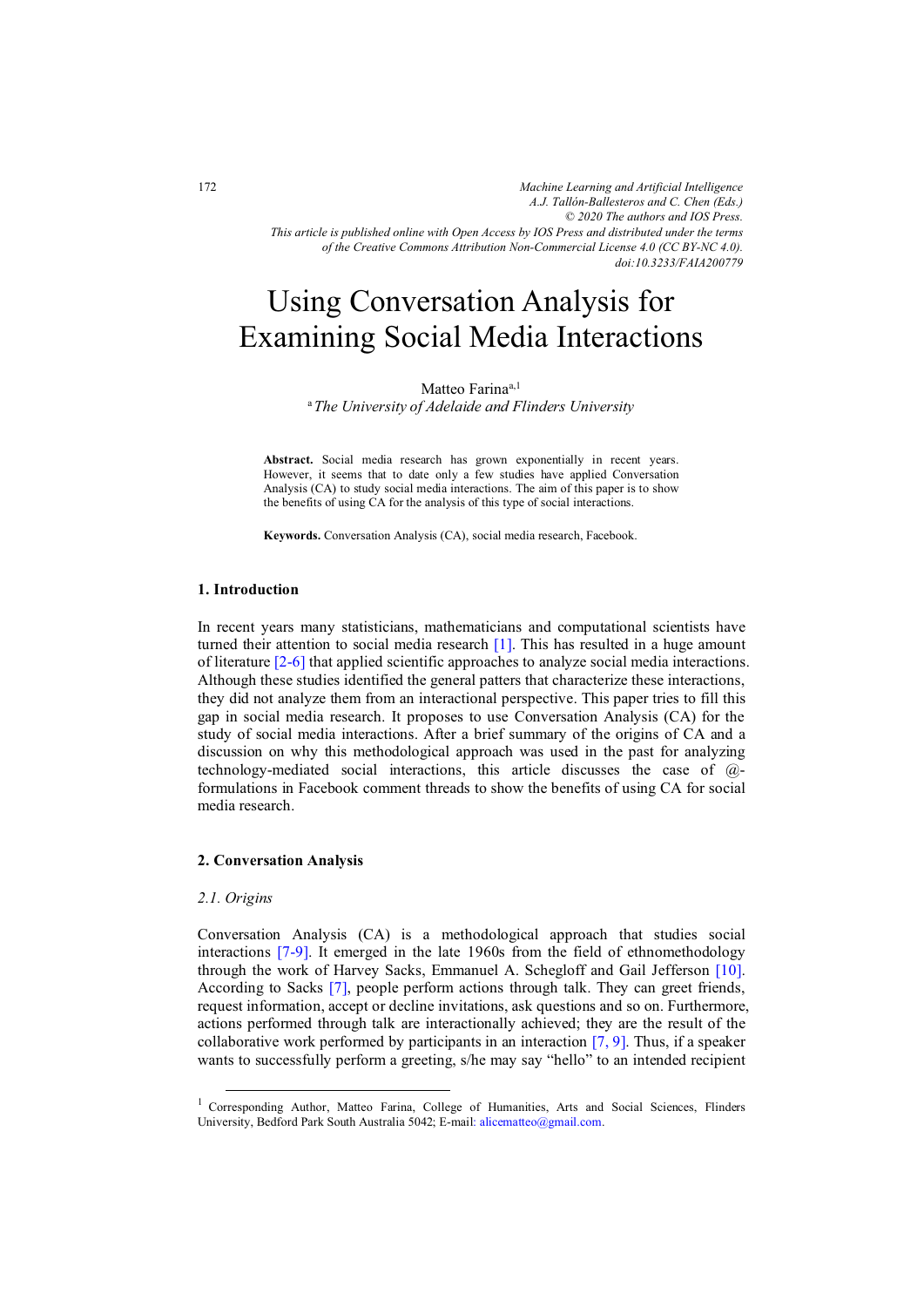and wait for a response. If the recipient fails to respond, the greeting is incomplete; only the First Pair Past (FPP) of an adjacency pair sequence has been performed, while a Second Pair Part (SPP) is missing [\[8\]](#page-4-0). This shows that actions accomplished through talk are organized in pairs, they are made up of two components, FPPs and SPPs; FPPs are turns at talk that launch sequences whereas SPPs are pieces of talk that complete sequences [\[8\]](#page-4-0). If one part is missing, the action is incomplete. Moreover, if like in the example above, a speaker utters a FPP and a recipient fails to produce a SPP, the action is not mutually achieved. Only one participant contributed to the interaction.

Although many scholars claim that CA is mainly suitable for investigating spoken conversation, this is not the case. Since its development, this methodological approach has been used for the examination of technology-mediated social interactions. For example, Schegloff used CA to study phone conversations [\[11\]](#page-5-0). This study describes the impact of the technology on the sequential organization of these interactions. It shows how the affordances and constrains of the telephone affect communications. This research also demonstrates that phone conversations are opened by identification and recognition sequences. These sequences are typical of phone conversations; they are used by conversationalists to identify their interlocutors. In telephone conversations people do not see each other; thus, participants use talk to overcome a limitation of the technology. Therefore, previous studies have pointed out that CA is a suitable approach for the examination of technology-mediated social interactions.

# *2.2. CA and Computer-Mediated Communication*

With the introduction of the Internet in the 1980s social interactions became computerized. People started communicating with each other using Internet-Relay Chats (IRC)s, emails and online discussion forums [\[12\]](#page-5-0). In other words, everyday social interactions began to shift to digital environments. As a result, conversation analysts turned their attention to Computer-Mediated Communication (CMC). They studied synchronous as well as asynchronous interactions such as IRCs, discussion forums, weblogs and email exchanges [\[13-19\]](#page-5-0). They used CA to analyze the momentby-moment unfolding of computer-mediated interactions. Conversation analysts also examined the role of technology in CMC. They noticed that despite being either synchronous or asynchronous, computer-mediated communications are *conversationallike*. They are characterized by turn-taking [\[13,](#page-5-0) [14\]](#page-5-0), repair [\[15\]](#page-5-0) and sequential organization [\[19\]](#page-5-0). However, like phone conversations, the affordances and constraints of the technology have an impact on the interaction. For example, although turn-taking is identifiable in online chats, it is affected by the constraints of the platform used for communicating. Turn-taking was introduced by conversation analysts to describe what normally happens in spoken conversation, that is, that conversationalists speak one at a time. In other words, speakers do not talk simultaneously, when a speaker talks another listens and speaker changes occur with limited gaps and overlaps [\[7-9\]](#page-4-0). However, this is not the case in IRCs. In many IRCs systems, there is a delay between the processes of message production and message availability. Although messages that are published are immediately available to participants for inspection, messages that are being constructed are not available to participants. Therefore, there is a delay between the time in which a message is typed and when it is made available to recipients on screen. As a result, Garcia and Jacobs classified IRCs as quasi-synchronous [\[14\]](#page-5-0). More importantly, the delay between message construction and message availability affects the turn-taking system. That is, in online chats a participant might post a FPP that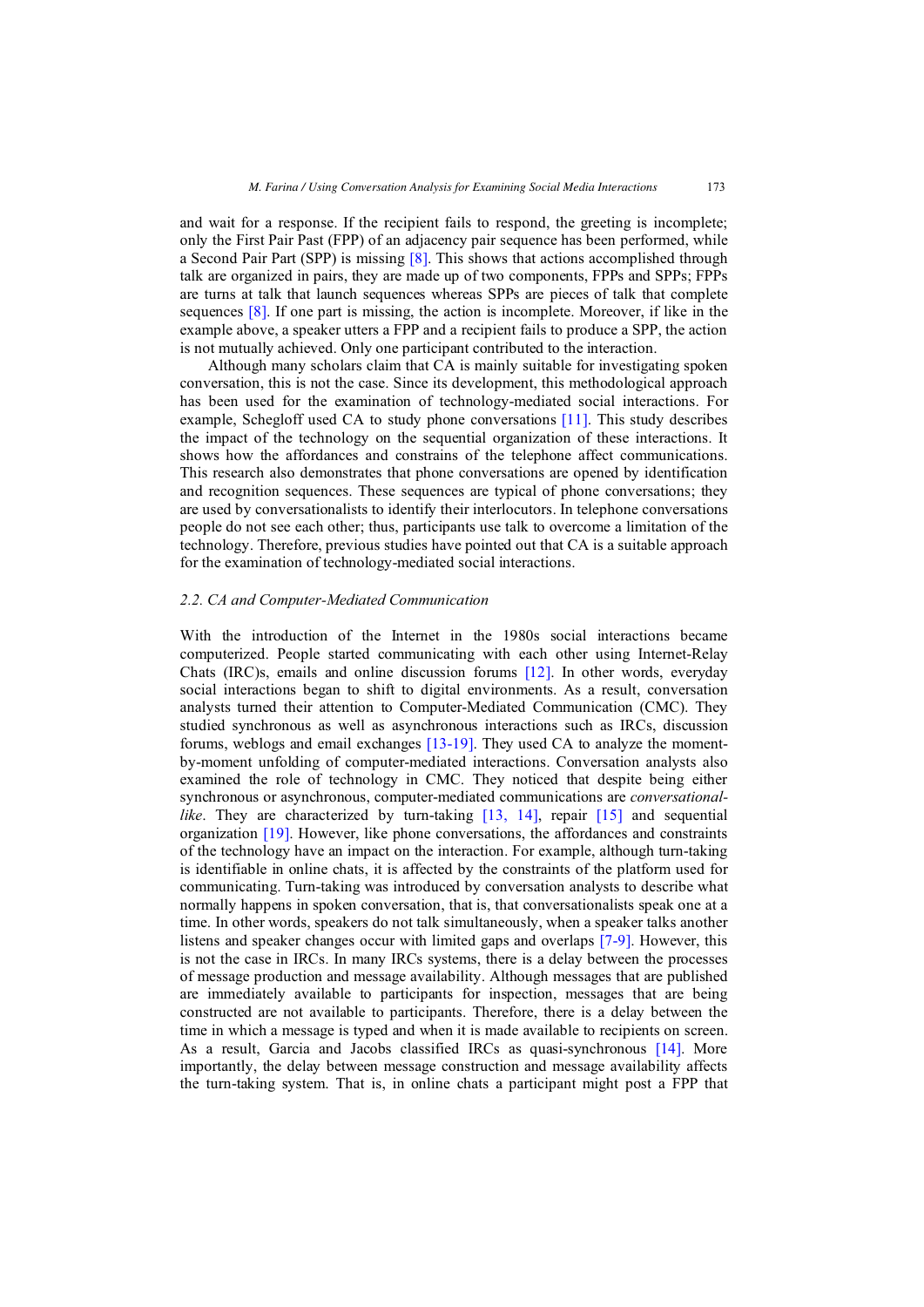initiates a sequence, and before a recipient has posted a SPP that completes the pair, s/he might publish another FPP that launches another sequence. Thus, disrupting the linearity of the turn-taking system that establishes that FPPs and SPPs should be adjacently positioned one after another within adjacency pairs [\[7, 9\]](#page-4-0). This disruption of the sequential organization of chat interactions is possible because of the affordances of the technology [\[20, 21\]](#page-5-0). In other words, chat platforms allow adjacency pairs to be disrupted, which means that participants can post messages that start new sequences even before other participants have responded to them.

Therefore, CA is a powerful tool for the micro analysis of the moment-bymoment unfolding of CMC interactions. This approach enables researchers to reveal how sequentiality is achieved in computer-mediated communications. Moreover, it allows scholars to examine the role of the features of the technology in the interaction.

## *2.3. Social Media as Loci for Social Interaction*

In recent years social media have become loci for social interaction [\[22\]](#page-5-0). 3.6 billion people use social media websites worldwide [\[23\]](#page-5-0); 2.5 billion are active on Facebook, 2.0 billion watch videos on YouTube and use WhatsApp, and 1.2 communicate on WeChat [\[24\]](#page-5-0). Individuals use social networking sites to communicate and maintain social relationships [\[25, 26\]](#page-5-0). Moreover, as per phone conversations and other types of computer-mediated communications, interactions occurring on social media are *conversational-like*. Therefore, in the last few years, a growing number of studies has started applying CA to examine these interactions [\[27-34\]](#page-5-0). These studies have shown that interactions occurring on social media are multimodal, they consist of textual and visual elements such as texts, images, videos, hyperlinks as well as messages that are made up of the combinations of both these elements such as texts with images, texts with videos and texts with hyperlinks [\[27\]](#page-5-0). Moreover, social media interactions are sequentially organized. Facebook comment threads [\[28,](#page-5-0) [29\]](#page-5-0) for instance, mainly consist of contributions that respond and orient to messages that launch comment threads. In other words, comments that follow an initial post generally respond to it, even when they are not adjacently positioned after this contribution. Thus, as per online chats, linearity does not seem to affect the sequential organization of Facebook comment threads. Nevertheless, Facebook users seem to successfully interpret and respond to comments even when they are not adjacently positioned one after the other in a comment thread. This depends on visual saliency [\[35\]](#page-5-0), an affordance of many textbased communication systems. On Facebook, visual saliency enables users to access comments and create sequentiality. In other words, Facebook users can scroll comments up or down on screen to put FPPs and SPPs together and create sequences, regardless of their position in a comment thread.

The studies discussed in this and the previous paragraphs demonstrated that CA is a useful methodological approach for analyzing technology-mediated social interactions. They have shown that CA is fruitful to examine how "conversationalists" adapted their interactional practices to suit the affordances and constraints of the technology. The following section, on the other hand, will show that CA can also be used to prove that sometimes technologies have been modified to accommodate the interactional practices developed by their users.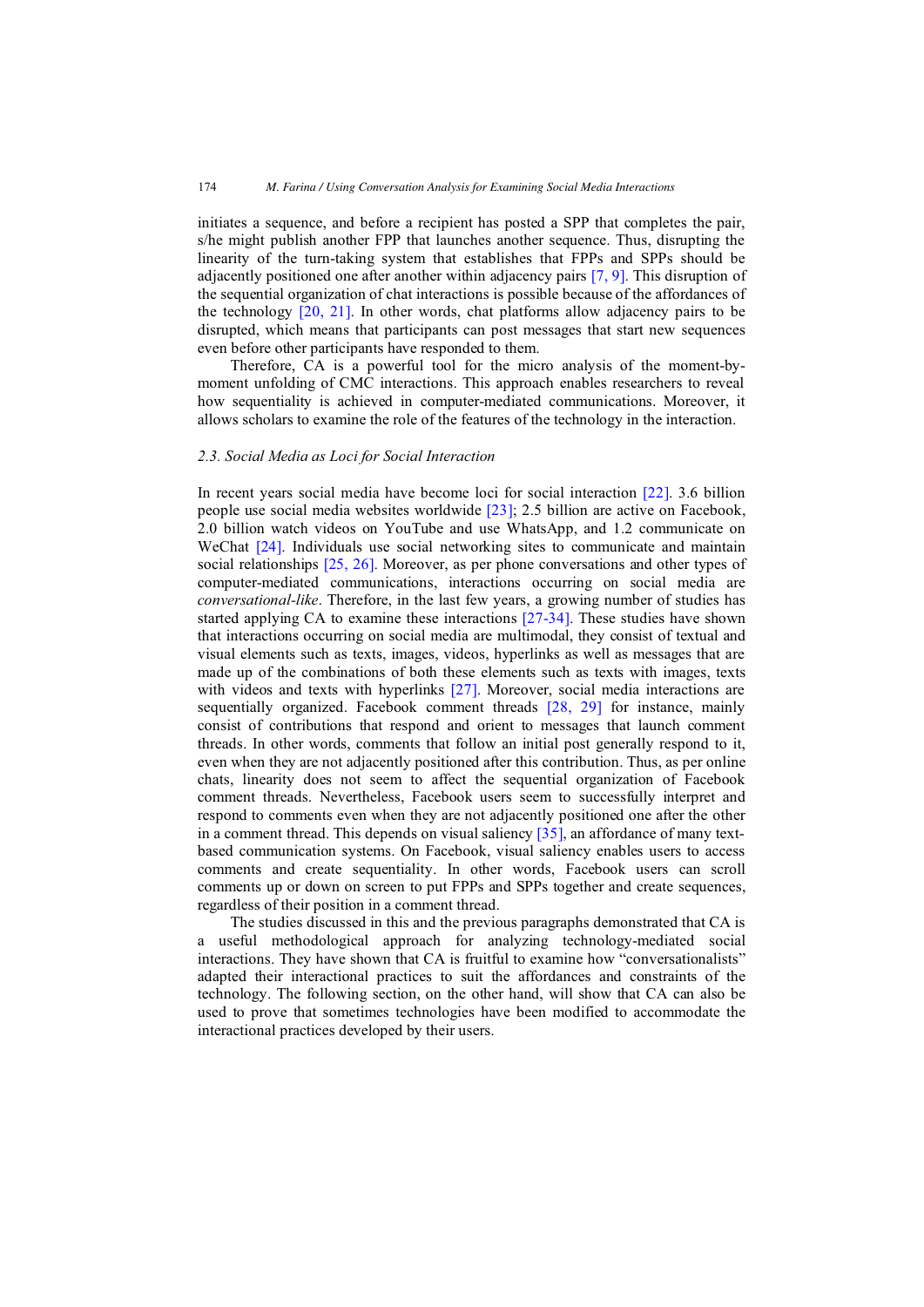## **3. @-formulations in Facebook interactions**

Facebook introduced the *Reply* button in 2013 [\[36\]](#page-5-0). This button is positioned under every comment posted in a comment thread (with the exception of the first comment in a thread) and allows users to respond to comments from Friends. In other words, this button enables Facebook users to post comments one after the other in a comment thread and achieve sequentiality. It appears that the *Reply* button was introduced to overcome a limitation of Facebook, that was that users did not have control over the positioning of comments within comment threads. Before the introduction of the *Reply* button, comments were organized in a chronological order; the last comment presented on screen was the most recent contribution published in a comment thread. So, when a user published a comment in a thread, s/he did not have control over its positioning in the interaction, this comment was always positioned as the last comment in the thread. This disrupted the sequentiality of interactions creating an interactional issue for Facebook users; they could not post a comment directly after the comment it was responding to. To overcome this limitation of the technology Facebook users started using  $\omega$ -formulations such as the  $\omega$  symbol followed by a user's name (e.g.  $\omega$  Matteo Farina) to indicate to which comment they were responding to as clearly shown by extract 1 below:

Extract 1 [ $@$ -formulations in Facebook comment threads]<sup>2</sup>

1 Mauro: ho Deciso . . . A CARNEVALE MI VESTO DA METROMAN *Mauro: I have decided . . . AT THE NEXT CARNEVALE PARTY I'LL DRESS UP AS METROMAN* 

 $[\ldots]$ 

9 Mina: Lo so che è ovvio . . . purtroppo ti conosco :D

*Mina: I know it's obvious . . . unfortunately I know you :D* 

10 Richard: sexy *Richard: sexy* 

11 Daniele: @Mina: purtroppo ti conosco è un insulto gravissimo . . . io non ti parlerei + a vita ;) @Mauro: io mi vesto da palo della metro, così puoi attaccarti al palo e girare!!!

*Daniele: @Mina: unfortunately "I know you" is a terrible offence . . . I would feel like not talking to you anymore;) @Mauro: I will dress up as an underground pole, so you can attach yourself to the pole and swing around me!!!* 

Extract 1 is the transcript of a comment thread about Metroman, a busker who performs on the underground in Milan, Italy. After a series of comments [1-10] where Friends mock Mauro for humorously announcing his plan for the next Carnevale<sup>3</sup> party, which is to dress up as Metroman, at comment 11 Daniele uses two  $\omega$ -formulations (*@Mina*; *@Mauro*) to select the recipients of his contribution. These @-formulations not only explicitly indicate the addressees of Daniele's comment but they also preserve the sequentiality of this comment thread. In other words, Daniele uses them to indicate to which comments he is responding to. The initial component of comment 11 clearly

<sup>2</sup> Please note that data in this extract have been transcribed and translated from Italian.

 $3$  Carnevale is an Italian celebration where people go to parties wearing masks and dressing up as fantasy characters, such as Pinocchio, Mickey Mouse, and so on.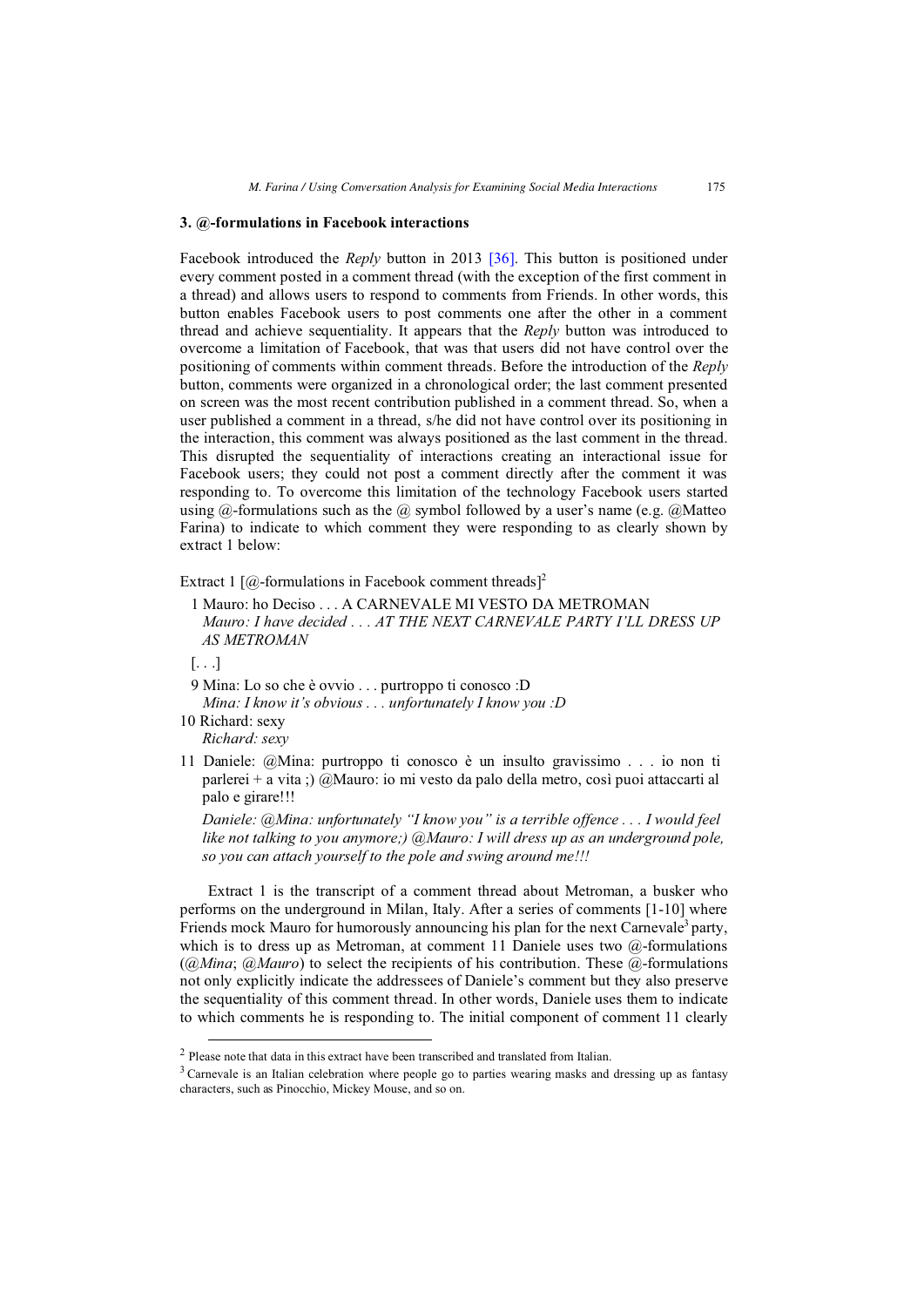<span id="page-4-0"></span>orients to the comment at Post 9, where Mina uses the expression "ti conosco" (*I know you*) to mock Mauro's plan of dressing up as Metroman. In this part of the comment, Daniele jokingly tells Mina that he considers "ti conosco" to be a terrible offence (*@Mina: purtroppo ti conosco è un insulto gravissimo . . . io non ti parlerei + a vita ;)*). On the other hand, the final component of the comment at Post 11 orients to Post 1. Daniele humorously says that if Mauro dresses up as Metroman, he will dress up as an underground pole, so Mauro can swing around him (*@ Mauro: io mi vesto da palo della metro, così puoi attaccarti al palo e girare!!!*). This comment refers to a video posted in another comment thread where Metroman swings around a pole while performing on the underground. Although occurring 10 comments after the contribution at post 1, this message responds to it.

This analysis of Extract 1 shows that CA is a useful approach to demonstrate how technologies have sometimes been modified to suit the needs of their users.

## **4. Conclusion**

This paper has demonstrated that CA is a useful approach for the investigation of social media interactions. This methodology enables researchers to make a fine-grained micro analysis of the moment-by-moment unfolding of these interactions. Furthermore, CA can be used to examine the role of the technology in social media interactions. This methodological approach can also reveal the interactional practices developed by social media users to overcome the limitations of the technology. In other words, CA provides researchers with an opportunity to study social media interactions from an interactional perspective. Therefore, this paper argues for the integration of CA into scientific research on social media. On one hand, this kind of interdisciplinary research might result in the development of more effective computational tools for social media interaction. On the other hand, it might be used for managing social problems; for instance, by creating softwares that detect posts that promote cyberhate and extremism in social media.

# **References**

- [1] Resnyansky L. Conceptual frameworks for social and cultural Big Data analytics: Answering the epistemological challenge. Big Data Society. 2019;6(1):1-12.
- [2] Garton L, Haythornthwaite C, Wellman B. Studying online social networks. J Computer-Mediated Comm. 1997;3(1).
- [3] O'Callaghan D, Greene D, Conway M, Carthy J, Cunningham P. An Analysis of interactions within and between extreme right communities in social media. Ubiquitous Social Media Analysis. 2012:88-107.
- [4] Honey C, Herring CS. Beyond microblogging: Conversation and collaboration via Twitter. 2009 42nd Hawaii International Conference on System Sciences Ieee; 2009. p. 1-10.
- [5] Ritter A, Cherry C, Dolan B. Unsupervised modeling of twitter conversations. Human Language Technologies: The 2010 Annual Conference of the North American Chapter of the Association for Computational Linguistics 2010:172-80.
- [6] Weng J, Lim E-P, Jiang J, He Q, editors. Twitterrank: finding topic-sensitive influential twitterers. 3rd ACM international conference on Web search and data mining; 2010.
- [7] Sacks H. Lectures on conversation. Jefferson G, editor. Cambridge: Blackwell Publishers; 1992.
- [8] Sacks H, Schegloff E, Jefferson G. A simplest systematics for the organization of turn-taking for conversation. Language. 1974; 50(4): 696-735.
- [9] Schegloff E. Sequence Organization in Interaction. Cambridge: Cambridge University Press; 2007.